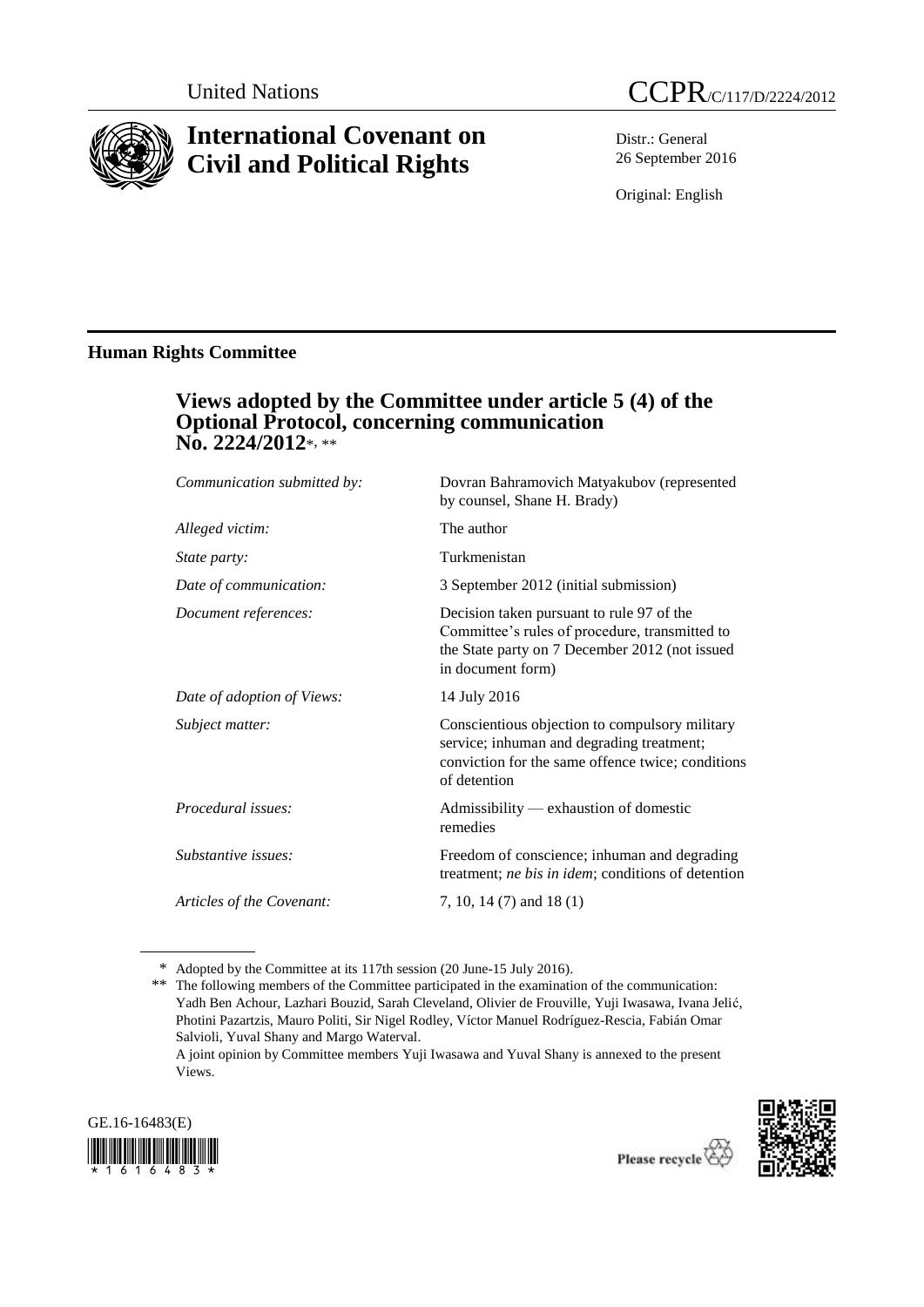*Articles of the Optional Protocol:* 5 (2) (b)

1.1 The author of the communication is Dovran Bahramovich Matyakubov, a national of Turkmenistan born on 18 September 1992. He claims to be the victim of a violation by the State party of his rights under articles 7, 14 (7) and 18 (1) of the Covenant, due to his repeated prosecution, conviction and imprisonment as a conscientious objector. Although the author does not invoke this provision specifically, the communication also appears to raise issues under article 10 of the Covenant. The Optional Protocol entered into force for the State party on 1 August 1997. The author is represented by counsel, Shane H. Brady.

1.2 In his initial communication, dated 3 September 2012, the author requested that the Committee apply rule 92 of its rules of procedure and seek assurances from the State party as an interim measure that it would not subject him to a second round of criminal prosecution and conviction, pending examination of his communication by the Committee. On 7 December 2012, the Committee, acting through its Special Rapporteur on new communications and interim measures, decided not to accede to the request to grant interim measures.

#### **The facts as submitted by the author**

2.1 The author is a Jehovah's Witness. Before his repeated and unlawful criminal convictions as a conscientious objector, he had never been charged with any criminal or administrative offence.

2.2 On 17 September 2010, he was called by the Military Commissariat to perform his compulsory military service. He explained in detail to representatives of the Military Commissariat that, as a Jehovah's Witness, his religious beliefs did not permit him to perform military service. However, he was charged with refusing military service, under article 219 (1) of the Criminal Code.

2.3 The author's trial took place on 28 December 2010 in Boldumsaz District Court. He explained in detail the reasons why his religious beliefs did not permit him to perform military service and that he was willing to perform alternative civilian service.<sup>1</sup> On the same day, Boldumsaz District Court sentenced him to 18 months of imprisonment for refusing military service, under article 219 (1) of the Criminal Code, to be served in a "general regime" colony. He was arrested in the courtroom and was placed in the DZK-7 detention facility in Dashoguz, where he was held in custody for 71 days. On 8 March 2011, he was transferred to the LBK-12 prison, which is located near the town of Seydi, in the Lebap region, in the desert of Turkmenistan. While in detention, as a Jehovah's Witness, the author was singled out for harsh treatment. Immediately he arrived at the LBK-12 prison, he was placed in solitary confinement for 10 days.

<sup>1</sup> See, for example, the Committee's concluding observations of 19 April 2012 (CCPR/C/TKM/CO/1, para. 16), in which the Committee expresses its concern that the Conscription and Military Service Act, amended on 25 September 2010 and now referred to as the Military Service and Military Duty Act, did not recognize a person's right to exercise conscientious objection to military service and did not provide for any alternative to military service. The Committee regretted that, due to that law, a number of persons belonging to the Jehovah's Witnesses had been repeatedly prosecuted and imprisoned for refusing to perform compulsory military service. The State party was requested: (a) to take all necessary measures to review its legislation with a view to providing for an alternative to military service; (b) to ensure that the law clearly stipulates that individuals have the right to conscientious objection to military service; and (c) to halt all prosecutions of individuals who refuse to perform military service on grounds of conscience and release those individuals who are currently serving prison sentences.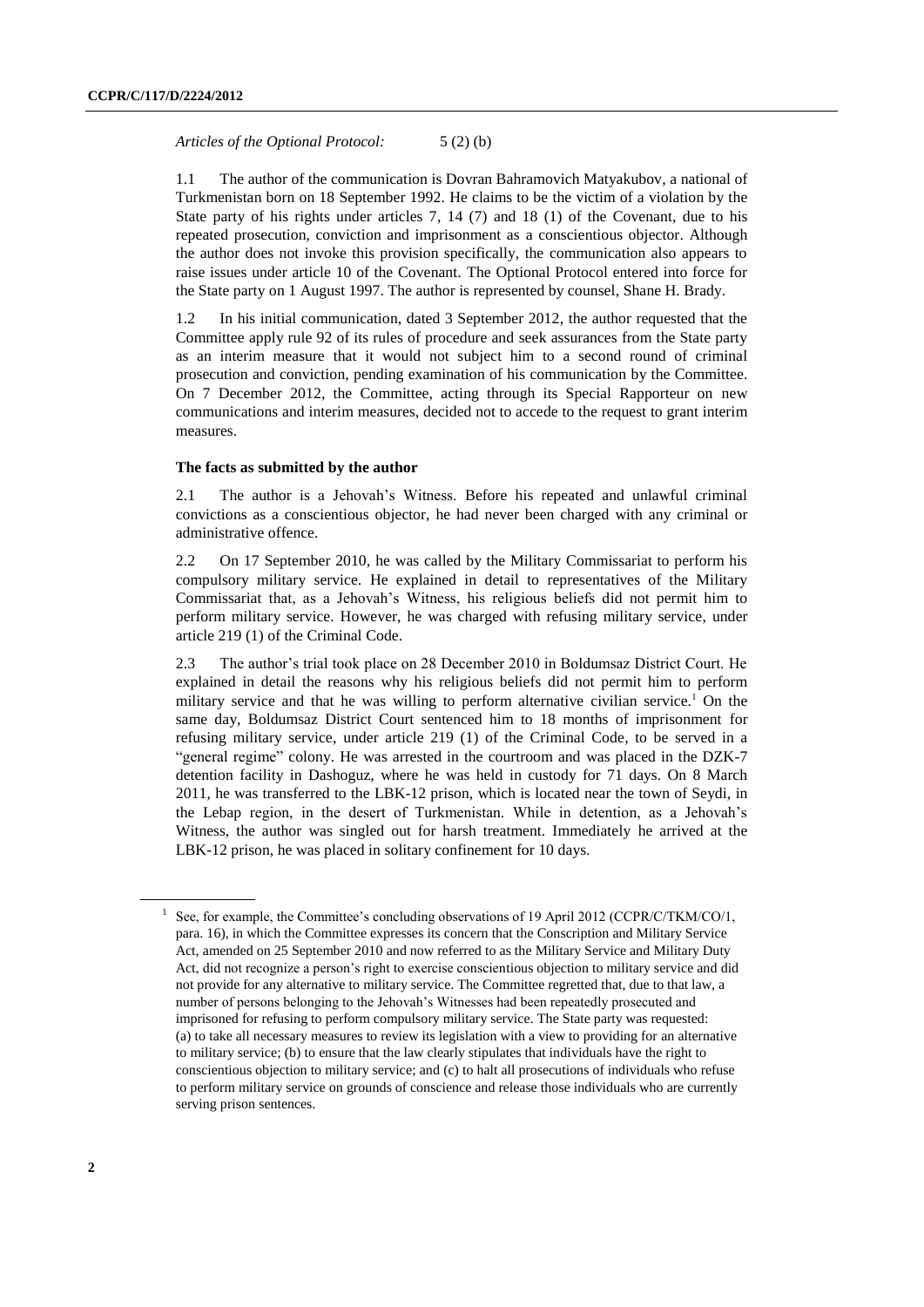2.4 On 28 June 2012, the author was released from prison. He was required to report regularly to the Boldumsaz police department. At the time of submitting his communication, he faced the prospect of again being called up for military service and again being imprisoned as a conscientious objector.

2.5 The author considers that the 28 December 2010 decision of Boldumsaz District Court satisfies his obligation to exhaust all reasonable domestic remedies prior to filing the present communication. He did not appeal his first conviction to the higher courts in Turkmenistan.<sup>2</sup>

2.6 In a further submission, dated 1 May 2013, the author indicates that on 3 November 2012 he received a summons from the Military Commissariat to report for military service. He explained again to the Military Commissariat officials the reasons why he would not perform military service. He also stated that he now only had 30 per cent sight in his left eye, and that due to the extra load his right eye sometimes did not see anything. He stated that his doctor warned him that if he did not do something about the problem, he might go blind. On 24 December 2012, six months after he had been released from prison, he was brought to trial again, at Boldumsaz District Court, in the Dashoguz region. He told the judge that as a Jehovah's Witness, his religious conscience did not permit him, directly or indirectly, to bear arms or to learn war. He also told the judge about his eye problem and emphasized that he was ready to perform alternative civilian service. However, he was convicted for a second time as a conscientious objector and was sentenced to the maximum term of 24 months of imprisonment, under article 219 (1) of the Criminal Code. He was considered a repeat offender and was sent to a "strict regime" prison. On 17 January 2013, Dashoguz Regional Court dismissed the author's appeal against the first instance judgment. After the trial, he was held for approximately 15 days in the DZ-D/7 temporary detention centre located in Dashoguz, where he was subjected to additional mistreatment and threats by officers of the sixth police department of Dashoguz.<sup>3</sup> The author indicated that he was beaten for three days, that the detention officials tried to force him to renounce his faith, and that they humiliated him on account of his convictions. On 10 January 2013, the author was transferred to the LBK-11 strict regime colony in Seydi, where he served his sentence in conditions considered worse than those of the LBK-12 general regime colony where he had served his first term of imprisonment. The author claims that he was always monitored

 $2\degree$  The author did not appeal to supreme courts in the State party. He submits that, according to the jurisprudence of the Committee, a supervisory appeal to the Supreme Court is a purely discretionary remedy that does not need to be pursued in order to exhaust domestic remedies. See, for example, communication No. 1100/2002, *Bandajevsky v. Belarus*, Views adopted on 28 March 2006, para. 10.13. Furthermore, as detailed in the decision of the European Court of Human Rights in *Kolesnik v. Russia* (application No. 26876/08, judgment of 17 June 2010), at paras. 54-58, 68, 69 and 73, appeals to the domestic courts in Turkmenistan are a pointless exercise. This is confirmed in communications No. 2219/2012 (*Nasyrlayev v. Turkmenistan*) and No. 2227/2012 (*Yegendurdyyev v. Turkmenistan*), in which appeals by conscientious objectors, to the appeal court and to the Supreme Court of Turkmenistan, were rejected. The author also considers that this is confirmed by the fact that Turkmenistan has repeatedly been admonished by the Special Rapporteur on freedom of religion or belief, the Working Group on Arbitrary Detention, the Committee against Torture, the Organization for Security and Cooperation in Europe and other international bodies to stop prosecuting conscientious objectors. However, the State party continues to prosecute and imprison conscientious objectors. Moreover, the Committee against Torture has stated (see CAT/C/TKM/CO/1, para. 10) that it is deeply concerned at the ineffective functioning of the justice system, apparently caused in part by the lack of independence of the prosecution and judiciary — a point that had also been noted by the Secretary-General in 2006 (see A/61/489, para. 46).

<sup>&</sup>lt;sup>3</sup> As indicated in the statement by Tazegul Orazmedova, dated 14 February 2013 (annexed to the further submission).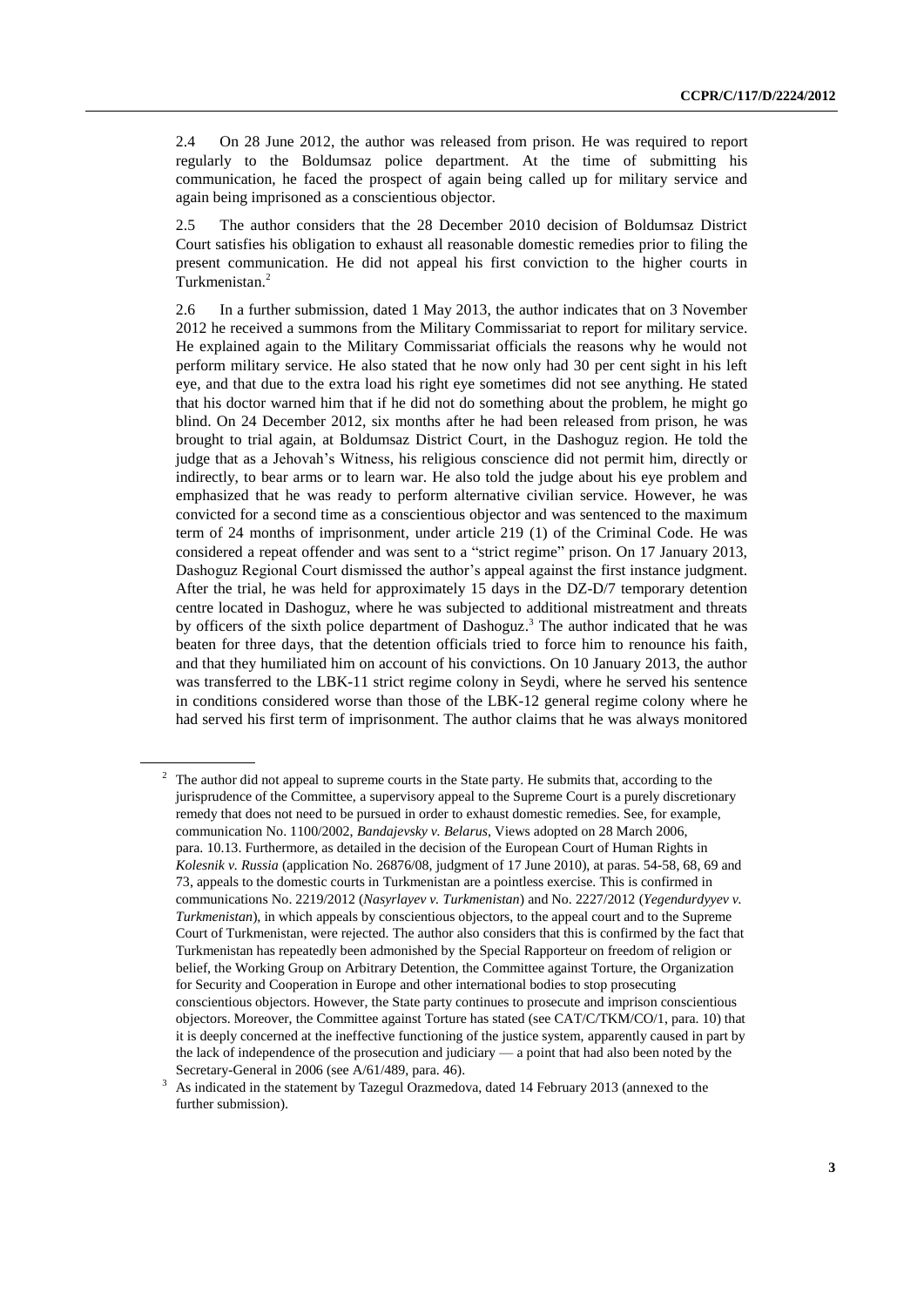when he was in LBK-11, and was not allowed to associate freely with his fellow believers who were in the same prison. He submits that he has twice been convicted and imprisoned for his refusal to accept military service, which is "based on the same constant resolve grounded in reasons of conscience".

2.7 Specifically, as concerns the alleged violation of article 7 of the Covenant, the author states that filing a complaint with the prison administration or other State agencies for serious acts of mistreatment would only serve to expose the applicants to harsh retaliation and further physical abuse. He maintains that there was no effective domestic remedy available to him to complain about the "inhuman or degrading treatment or punishment" suffered while in detention and in prison. He refers to the concluding observations on Turkmenistan by the Committee against Torture, in which that Committee noted the lack of an independent and effective complaint mechanism in the State party for receiving torture allegations and conducting impartial and comprehensive investigations, particularly when the allegations were submitted by prisoners and pretrial detainees.<sup>4</sup>

2.8 As regards the alleged violation of article 14 (7) of the Covenant, and invoking similar argumentation to that used in *Navruz Nasyrlayev v. Turkmenistan*, the author states that article 18 (4) of the Military Service and Military Duty Act expressly permits the repeated prosecution and imprisonment of conscientious objectors to military service. As a result, no domestic remedy was available for him to be able to obtain redress against his repeated prosecution, conviction and imprisonment for being a conscientious objector to military service. Moreover, on 17 January 2013, Dashoguz Regional Court dismissed the author's appeal against the 24 December 2012 district court judgment in regard to his second conviction.

2.9 In relation to the alleged violation of his rights under article 18 (1) of the Covenant, the author submits that the national courts — trial courts, appeal courts and the Supreme Court — have never ruled in favour of a conscientious objector to military service.<sup>5</sup> These facts, together with the repeated rejection of international appeals to provide for alternative civilian service, which is compatible with the reasons for conscientious objection, and to release imprisoned conscientious objectors, confirm that there is no domestic remedy available in Turkmenistan for conscientious objectors to military service to challenge their criminal prosecution, conviction and imprisonment. The author thus maintains that he had exhausted the available domestic remedies concerning the alleged violation of article 18 (1) of the Covenant, prior to submitting his communication to the Committee.

2.10 The author has not submitted his communication to any other procedure of international investigation or settlement.

<sup>4</sup> See CAT/C/TKM/CO/1, para. 11.

<sup>&</sup>lt;sup>5</sup> It is also argued in the other communications relating to conscientious objectors and Turkmenistan (e.g. communication No. 2222/2012, *Ahmet Hudaybergenov v. Turkmenistan*, Views adopted on 29 October 2015, paras. 2.7 and 6.3), that the national courts of Turkmenistan have never ruled in favour of a conscientious objector to military service. This is confirmed by the cases of six other authors (Navruz Nasyrlayev, Zafar Abdullayev, Matkarim Aminov, Mahmud Hydaybergenov, Shadurdy Uchetov and Akmurat Yegendurdyyev), in which all appeals filed at all levels of court were rejected.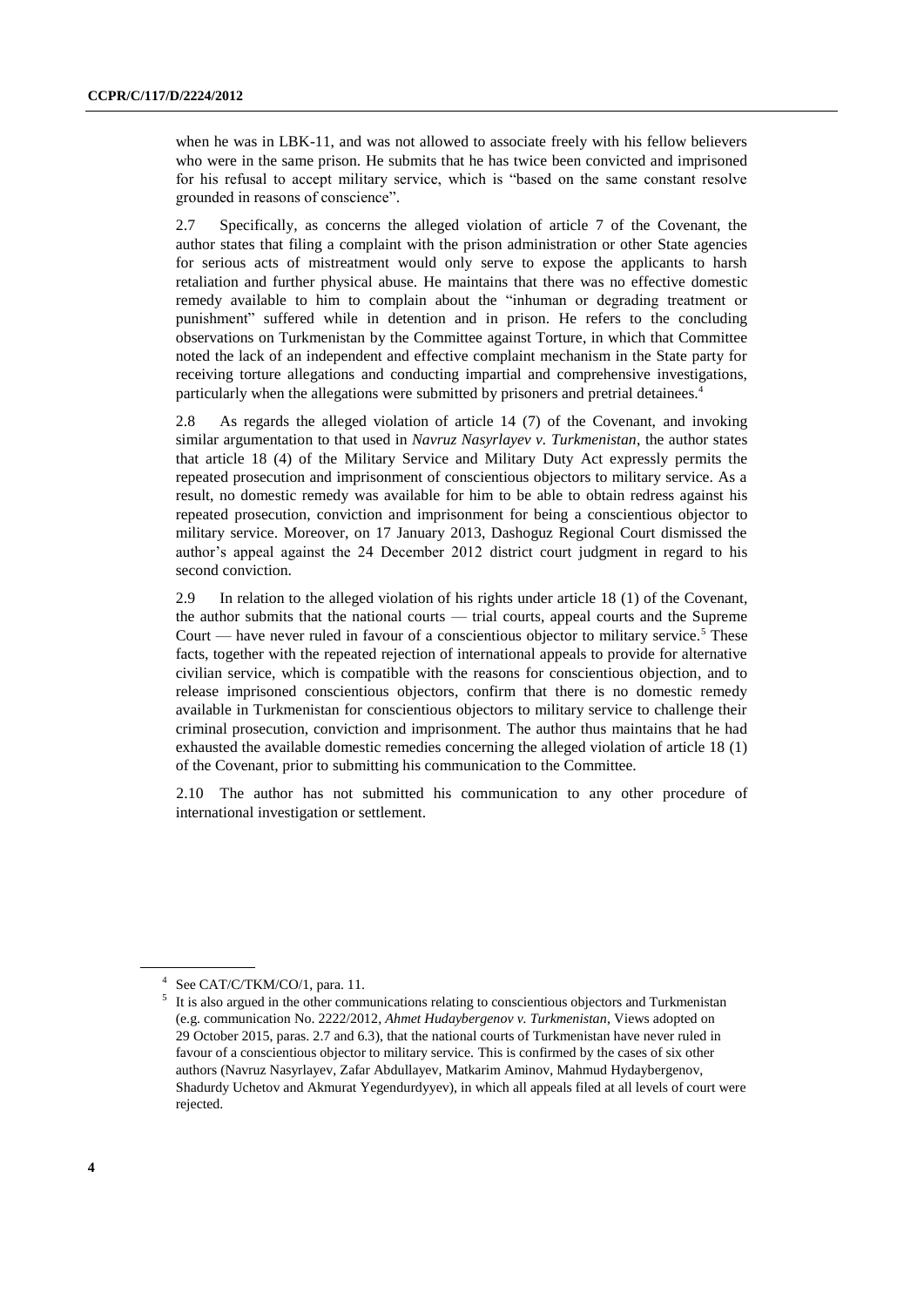#### **The complaint**

3.1 The author claims that his prosecution and imprisonment on account of his religious beliefs expressed in his conscientious objection to military service in itself constitutes inhuman or degrading treatment within the meaning of article 7 of the Covenant.<sup>6</sup>

3.2 The author also claims a violation of article 7 of the Covenant on account of the "inhuman or degrading treatment or punishment" he received while in detention, which included police brutality, and on account of the conditions of imprisonment at the LBK-12 prison. In this regard, he refers, inter alia, to the concluding observations on Turkmenistan by the Committee against Torture,<sup>7</sup> the jurisprudence of the European Court of Human Rights, 8 and the report of February 2010 by the country's Independent Lawyers Association.<sup>9</sup> These documents indicate that the practice of torture and ill-treatment of detainees is widespread in the State party. They also highlight the serious risk of being subjected to torture or inhuman or degrading treatment or punishment upon removal to Turkmenistan, and the fact that the LBK-12 prison is situated in a desert where temperatures fall to -20°C in winter and rise to 50°C in the summer heatwaves. The prison is overcrowded, and prisoners with tuberculosis and skin diseases are kept together with healthy inmates, putting the author at a high risk of contracting tuberculosis and other

<sup>6</sup> See, for example, *Feti Demirtas v. Turkey*, in which the European Court of Human Rights held that the applicant suffered inhuman and degrading treatment because he was subjected to "numerous criminal proceedings" and "criminal convictions" as well as ill-treatment while in prison (para. 91). This conclusion applies mutatis mutandis to the author's case.

<sup>7</sup> See CAT/C/TKM/CO/1, paras. 14, 18 and 19, in which the Committee against Torture expressed its concern at, inter alia, the ongoing physical abuse and psychological pressures by prison staff, including collective punishment, ill-treatment as a "preventive" measure, the use of solitary confinement, and sexual violence and rape by prison officers or inmates, which had reportedly motivated the suicides of several detainees. The Committee against Torture also expressed deep concern about the material and hygiene conditions in places of deprivation of liberty, such as inadequate food and health care, severe overcrowding, and unnecessary restrictions on family visits.

<sup>8</sup> See, for example, *Kolesnik v. Russia* (application No. 26876/08, judgment of 17 June 2010) at paras. 68, 69 and 72, in which the European Court of Human Rights concluded that an extradition order to Turkmenistan for criminal prosecution subjected the applicant in that case to "serious risk" of being subjected to torture or inhuman or degrading treatment or punishment. The factors taken into account included credible and consistent reports from various reputable sources of widespread torture, beatings and use of force against criminal suspects by the Turkmen law enforcement authorities, and very poor conditions of detention.

<sup>9</sup> The February 2010 report by the country's Independent Lawyers Association describes the LBK-12 prison as follows: The penitentiary institution (popularly referred to as Shagal) is the largest in Turkmenistan in size and prison population. It is designed to accommodate up to 2,100 inmates. At the time of the report, it housed 5,700 detainees. Despite the minimum security conditions for firsttime offenders, prison conditions are very tough. The colony is based in the lifeless desert, with winter temperatures falling to -20°C, and in the summer, heatwaves of up to 50°C. Due to the harsh climatic conditions, the overcrowding, the fact that prisoners diagnosed with tuberculosis and skin diseases are kept together with healthy inmates, and the scarce supplies of food, medications and personal hygiene products, the institution reports the highest mortality rate, of 5.2 per cent, among the country's penitentiary facilities. Similarly to other penitentiary facilities in Turkmenistan, physical abuse is used against inmates by the colony personnel and other individuals with the consent and often following the instructions of the colony's administration. Primarily, detainees who have been placed in the prison for the first time and are consequently not aware of the unofficial prison rules are subjected to violence.

Similar observations on the conditions in prisons in Turkmenistan are made in the 2011 country report of the Department of State (United States of America) and the Amnesty International report of February 2012.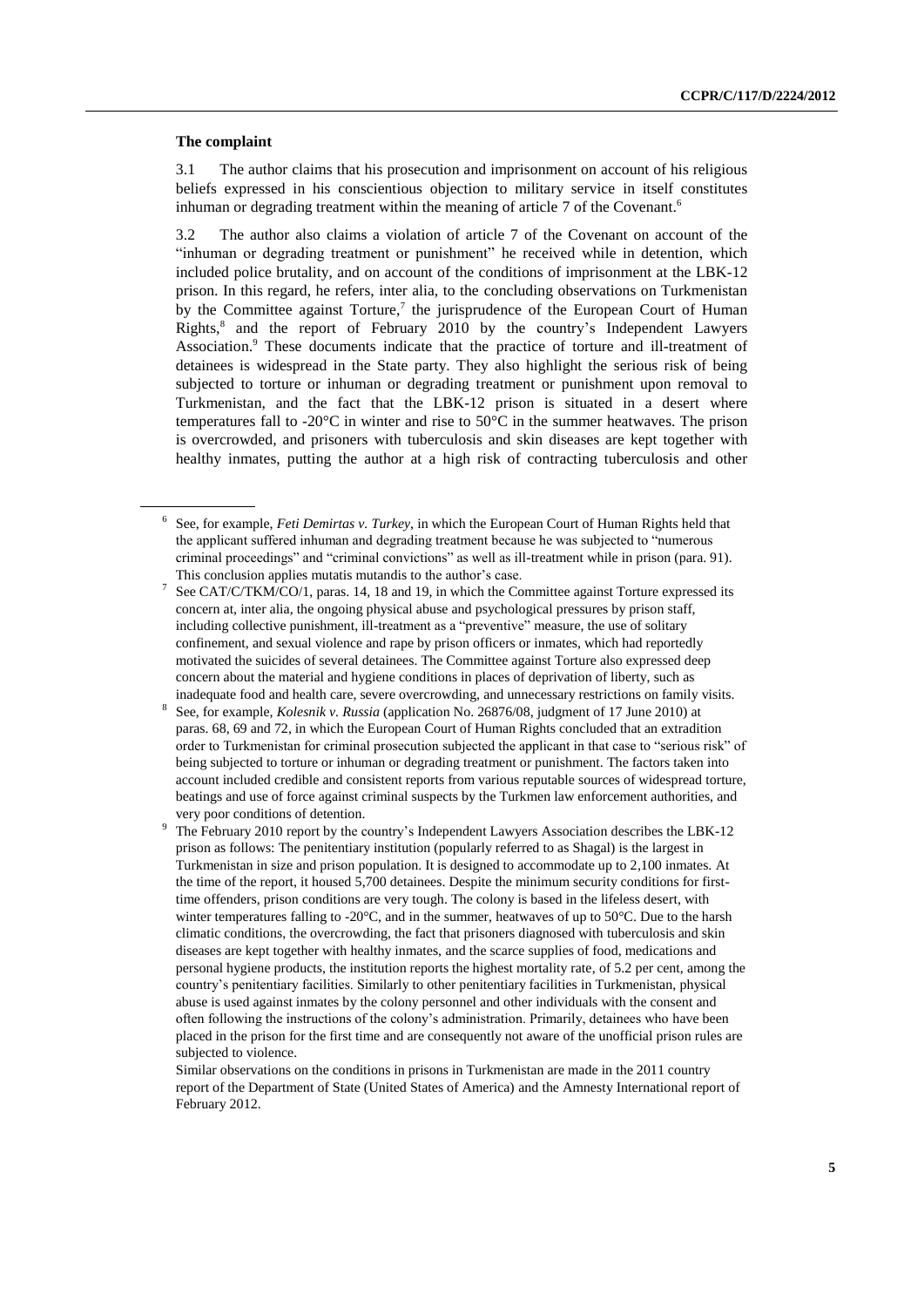infections. Although the author does not invoke article 10 of the Covenant specifically, the communication also raises issues under that article.

3.3 In the present case, the author has twice been prosecuted, convicted and imprisoned for his refusal to accept military service — which is "based on the same constant resolve grounded in reasons of conscience" — in violation of article 14 (7) of the Covenant.<sup>10</sup>

3.4 The author further claims that his prosecution, conviction and imprisonment for refusing to perform compulsory military service due to his religious beliefs and his conscientious objection have violated his rights under article 18 (1) of the Covenant.<sup>11</sup> He notes that he repeatedly informed the Turkmen authorities that he was willing to fulfil his civic duties by performing genuine alternative service, but that the State party's legislation does not provide for such an alternative.

3.5 The author requests the Committee to conclude that his repeated prosecution, conviction and imprisonment violate articles 7, 14 (7) and 18 (1) of the Covenant. He also requests the Committee to direct the State party: (a) to acquit him of the charges under article 219 (1) of the Criminal Code and to expunge his criminal record; (b) to provide him with appropriate compensation for the non-pecuniary damage that he suffered as a result of his convictions and imprisonment; and (c) to provide him with appropriate monetary compensation for his legal expenses, in accordance with article 2 (3) of the Covenant.

#### **State party's observations on admissibility and the merits**

4. By means of a note verbale dated 17 March 2014, the State party advised, inter alia, that the author's case had been "carefully considered by the relevant law enforcement bodies of Turkmenistan and no reason had been found to appeal the court decision". According to the State party, the criminal offence committed by the author was "determined accurately according to the Criminal Code of Turkmenistan". The State party also notes that according to article 41 of the Constitution, "protection of Turkmenistan is the sacred duty of every citizen", and advises that general conscription is compulsory for male citizens of Turkmenistan. In addition, the author "did not meet the criteria of persons to be exempted from military service as provided for under article 18 of the Military Service and Military Duty Act".<sup>12</sup>

<sup>&</sup>lt;sup>10</sup> See the Committee's general comment No. 32 (2007) on the right to equality before courts and tribunals and to a fair trial, para. 55: "Repeated punishment of conscientious objectors for not having obeyed a renewed order to serve in the military may amount to punishment for the same crime if such subsequent refusal is based on the same constant resolve grounded in reasons of conscience." In the report on her mission to Turkmenistan (A/HRC/10/8/Add.4), the Special Rapporteur on freedom of religion or belief referred to the principle of *ne bis in idem* and recommended that Turkmenistan revise its Military Service and Military Duty Act (then cited as the Conscription and Military Service Act) which refers to the possibility of being sanctioned twice for the same offence (para. 68).

<sup>11</sup> See, for example, communications Nos. 1853/2008 and 1854/2008, *Atasoy and Sarkut v. Turkey*, Views adopted on 29 March 2012, paras. 10.4 and 10.5.

<sup>&</sup>lt;sup>12</sup> Article 18 of the Military Service and Military Duty Act, as amended on 25 September 2010, stipulates that the following citizens shall be exempted from military service: (a) those who have been declared unfit for military service for health reasons; (b) those who have performed military service; (c) those who have performed military or another form of service in the armed forces of another State in accordance with international agreements of Turkmenistan; (d) those who have been convicted twice of committing a minor crime or convicted of a crime of medium gravity, grave crime or especially grave crime; (e) citizens with an academic degree, approved in accordance with the legislation of Turkmenistan; (f) sons or brothers of those who died as a result of carrying out military duties during military service or military training; (g) sons or brothers of those who, as a result of a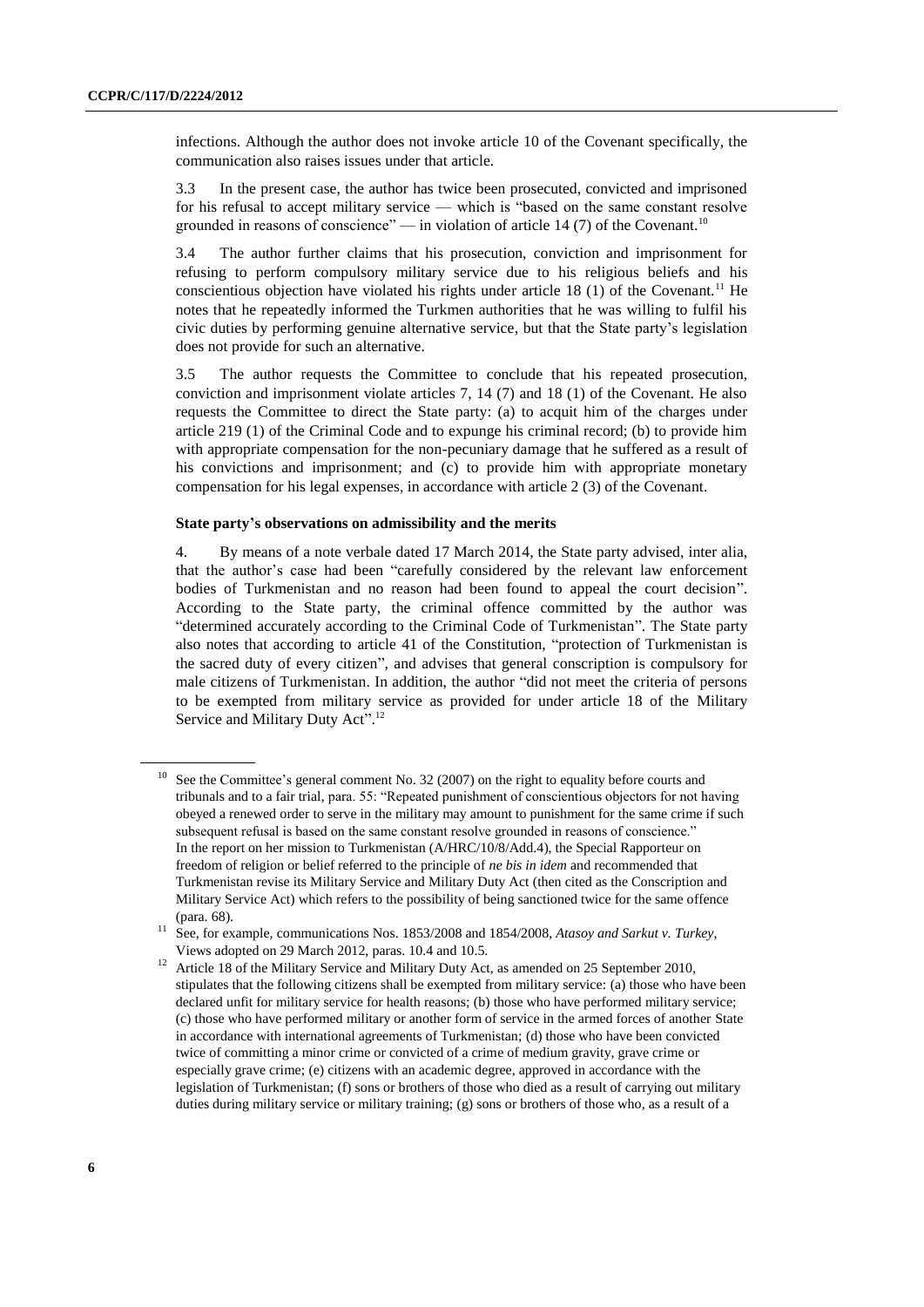#### **Author's comments on the State party's observations**

5.1 On 14 May 2014, the author submitted that the State party had not contested any of the facts set out in his communication. The only attempted justification raised by the State party was its assertion that the author was convicted and imprisoned as a conscientious objector to military service because he "did not qualify" for an exemption from military service under article 18 of the State party's Military Service and Military Duty Act. The author considers that the State party's observations show total disregard for its commitments under article 18 of the Covenant and for the Committee's jurisprudence, which uphold the right to conscientious objection to military service. Furthermore, the State party did not contest the author's allegations that he had suffered — contrary to article 7 of the Covenant — inhuman and degrading treatment at the hands of law enforcement officers and prison officers.<sup>13</sup>

5.2 The author requests that the Committee conclude that his prosecution, conviction and imprisonment violate his rights under articles 7 and 18 (1) of the Covenant, and that his repeated prosecution and imprisonment also violates article 14  $(7)$  of the Covenant,<sup>14</sup> and he reiterates his request for remedies (see para. 3.5).

5.3 On 26 January 2015, the author provided further information that on 22 October 2014, the President of Turkmenistan amnestied eight imprisoned Jehovah's Witnesses, including the author, three of whom had communications pending with the Committee. When the author of the present communication was released, he had served 22 months out of his sentence of 24 months of imprisonment. Although the development was welcome, the author was not exonerated of his criminal conviction, nor was his criminal record expunged or any rehabilitation offered. The author adds that several other Jehovah's Witnesses had been convicted for refusing military service and been sentenced to "correctional labour" about three weeks before the amnesty. The author expresses hope that the State party will take steps to halt the prosecuting and convicting of Jehovah's Witnesses, including for their conscientious objection to military service, and requests that the State party propose a friendly settlement concerning the pending communications from the conscientious objectors.

#### **Issues and proceedings before the Committee**

#### *Consideration of admissibility*

6.1 Before considering any claims contained in a communication, the Committee must decide, in accordance with rule 93 of its rules of procedure, whether it is admissible under the Optional Protocol.

disease contracted as a consequence of a wound or as a result of injury or contusion, have died within one year from the day of discharge from military service (after completion of military training) or of those who, as a result of performing military service, have become disabled during military service or military training.

<sup>13</sup> See, for example, communication No. 1449/2006, *Umarova v. Uzbekistan*, Views adopted on 19 October 2010, para. 8.3.

<sup>14</sup> The author of the present communication and the author of communication No. 2220/2012 (*Aminov v. Turkmenistan*, Views adopted on 14 July 2016, para. 2.5) were both convicted and sentenced to a second term of imprisonment, on 24 December 2012 and 8 January 2013 respectively, less than six months after they had completed their first term of imprisonment and after filing their communications with the Committee. Therefore, on 1 May 2013, an update was filed with the Committee on their behalf, adding a violation of article 14 (7) of the Covenant.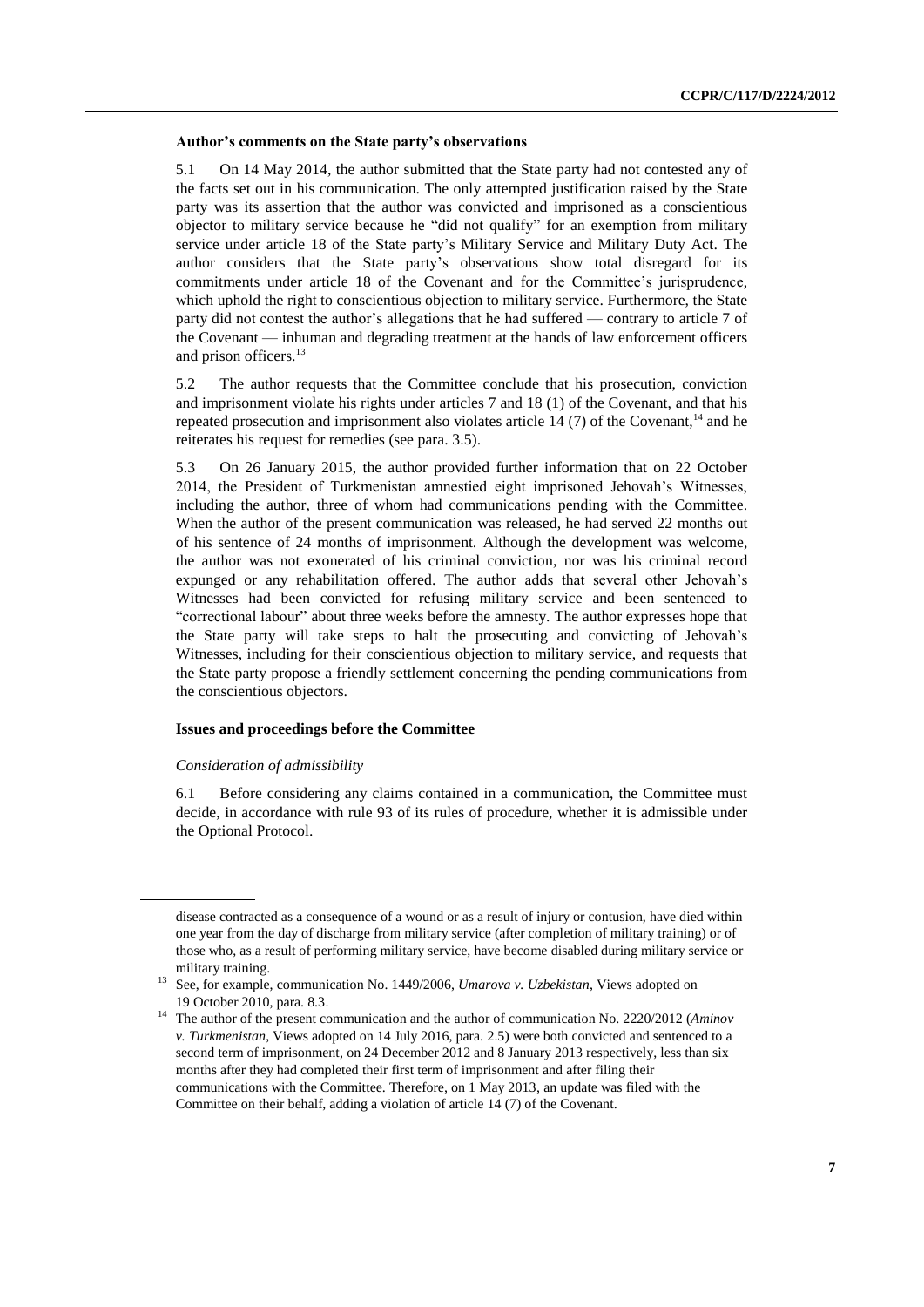6.2 The Committee has ascertained, as required under article 5 (2) (a) of the Optional Protocol, that the same matter is not being examined under another procedure of international investigation or settlement.

6.3 The Committee recalls its jurisprudence to the effect that authors must avail themselves of all domestic remedies in order to fulfil the requirement of article 5 (2) (b) of the Optional Protocol, insofar as such remedies appear to be effective in the given case and are de facto available to the author.<sup>15</sup> The Committee notes the author's submission that there are no effective remedies available to him in the State party with regard to his claims under articles 7, 10, 14 (7) and 18 (1) of the Covenant, and that he considers that he has exhausted the available domestic remedies with the decisions of Boldumsaz District Court and Dashoguz Regional Court in regard to his first and second convictions and sentences for being a conscientious objector. The Committee also notes the State party's assertion of 17 March 2014 that the author's case had been "carefully considered by the relevant law enforcement bodies of Turkmenistan and no reason had been found to appeal the court decision", and further notes that the State party has not contested the author's argumentation concerning the exhaustion of domestic remedies. In these circumstances, the Committee considers that it is not precluded by article 5 (2) (b) of the Optional Protocol from examining the communication.

6.4 The Committee considers that the author's claims, raising issues under articles 7, 10, 14 (7) and 18 (1) of the Covenant, are sufficiently substantiated for the purposes of admissibility, declares them admissible and proceeds to their examination on the merits.

#### *Consideration of the merits*

7.1 The Committee has considered the present communication in the light of all the information made available to it by the parties, as required under article 5 (1) of the Optional Protocol.

7.2 The Committee notes the author's claim that, after his conviction, he was placed in the DZK-7 detention facility in Dashoguz for 71 days, and that he was placed in solitary confinement for 10 days immediately upon his arrival at the LBK-12 prison, where as a Jehovah's Witness he was singled out for harsh treatment. The Committee also notes that after the trial of 24 December 2012, the author was held for approximately 15 days in the DZ-D/7 temporary detention centre in Dashoguz, where officers of the sixth police department of Dashoguz reportedly beat him for three days in an attempt to get him to renounce his faith. The author felt humiliated on account of his convictions. In addition, the Committee notes the author's allegations regarding the lack of adequate mechanisms for investigation of claims of torture in Turkmenistan, and recalls that complaints of illtreatment must be investigated promptly and impartially by competent authorities.<sup>16</sup> The State party has not refuted these allegations, nor has it provided any information in this respect. In the circumstances of the present case, the Committee decides that due weight must be given to the author's allegations. Accordingly, the Committee concludes that the facts as presented reveal a violation of the author's rights under article 7 of the Covenant.

7.3 The Committee further notes the author's claims concerning the deplorable conditions at the LBK-12 prison. He claimed, for example, that in the cells under the general prison regime, he endured harsh climatic conditions due to exposure to the hot summer and the cold winter. He also claimed that the prison was overcrowded and that

<sup>15</sup> See, for example, communication No. 2097/2011, *Timmer v. Netherlands*, Views adopted on 24 July 2014, para. 6.3.

<sup>&</sup>lt;sup>16</sup> See the Committee's general comment No. 20 (1992) on the prohibition of torture, or other cruel, inhuman or degrading treatment or punishment.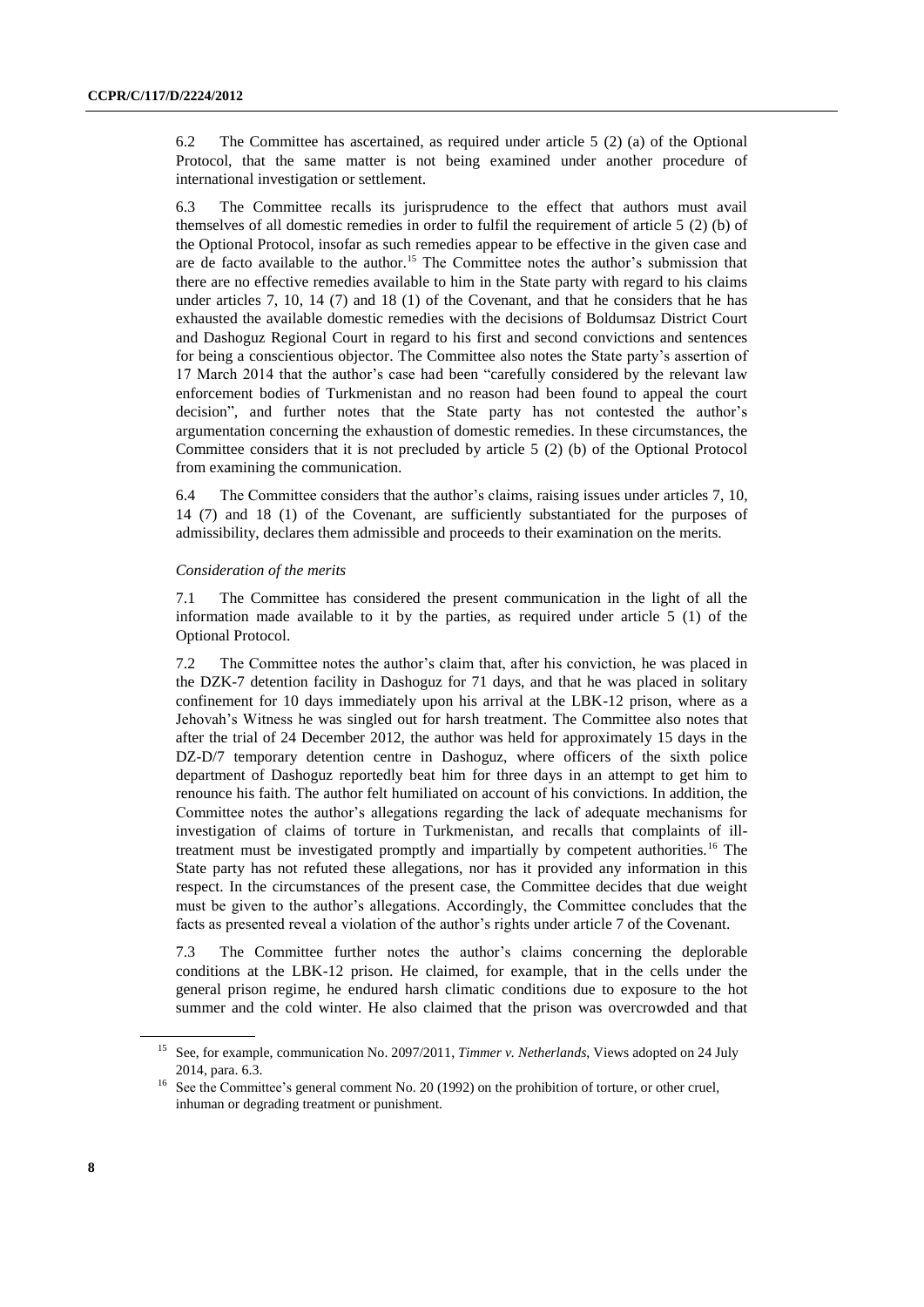prisoners with tuberculosis and skin diseases were kept together with healthy inmates, putting him at a high risk of contracting tuberculosis and other infections. The Committee notes the author's claims that he was always monitored when he was in the LBK-11 prison, and that he was not allowed to associate freely with his fellow believers who were in the same prison. The Committee notes that the State party did not contest these allegations. The Committee recalls that persons deprived of their liberty may not be subjected to any hardship or constraint other than that resulting from the deprivation of liberty; they must be treated in accordance with, inter alia, the Standard Minimum Rules for the Treatment of Prisoners.<sup>17</sup> In the absence of any other pertinent information on file, the Committee decides that due weight must be given to the author's allegations. Accordingly, the Committee finds that confining the author in such conditions constitutes a violation of his right to be treated with humanity and with respect for the inherent dignity of the human person under article 10  $(1)$  of the Covenant.<sup>18</sup>

7.4 The Committee also notes the author's claim under article 14 (7) of the Covenant that he has been convicted and punished twice for his objection to performing compulsory military service, which is "based on the same constant resolve grounded in reasons of conscience". The Committee further notes that, on 28 December 2010, Boldumsaz District Court convicted and sentenced the author to 18 months of imprisonment, under article 219 (1) of the Criminal Code, for his refusal to perform compulsory military service, and that he was then convicted again by the same court under article 219 (1) of the Criminal Code on 24 December 2012 and sentenced to 24 months of imprisonment. The Committee notes the author's submission that article 18 (4) of the Military Service and Military Duty Act permits repeated call-up for military service and stipulates that a person refusing military service is exempt from further call-ups only after he has received and served two criminal sentences. The Committee notes that these claims were not refuted by the State party.

7.5 The Committee recalls its general comment No. 32 (2007) on the right to equality before courts and tribunals and to a fair trial, wherein, inter alia, it stated that article 14 (7) of the Covenant provides that no one shall be liable to be tried or punished again for an offence of which they have already been finally convicted in accordance with the law and penal procedure of each country. Furthermore, repeated punishment of conscientious objectors for not obeying a renewed order to serve in the military may amount to punishment for the same crime if such subsequent refusal is based on the same constant resolve grounded in reasons of conscience.<sup>19</sup> The Committee notes that in the present case, the author has been tried and punished twice with lengthy prison sentences under the same provision of the Criminal Code of Turkmenistan on account of the fact that, as a Jehovah's Witness, he objected to, and refused to perform, compulsory military service. In the circumstances of the present case, and in the absence of contrary information from the State party, the Committee concludes that the author's rights under article 14 (7) of the Covenant have been violated.

<sup>17</sup> See, for example, communications No. 1520/2006, *Mwamba v. Zambia*, Views adopted on 10 March 2010, para. 6.4; and No. 2218/2012, *Abdullayev v. Turkmenistan*, Views adopted on 25 March 2015, para. 7.3.

<sup>18</sup> See, for example, communication No. 1530/2006, *Bozbey v. Turkmenistan*, Views adopted on 27 October 2010, para. 7.3; *Abdullayev v. Turkmenistan*, para. 7.3; communication No. 2221/2012, *Mahmud Hudaybergenov v. Turkmenistan*, Views adopted on 29 October 2015, para. 7.3; *Ahmet Hudaybergenov v. Turkmenistan*, para. 7.3; and communication No. 2223/2012, *Japparow v. Turkmenistan*, Views adopted on 29 October 2015, para. 7.3.

<sup>&</sup>lt;sup>19</sup> See the Committee's general comment No. 32 (2007) on the right to equality before courts and tribunals and to a fair trial, paras. 54 and 55.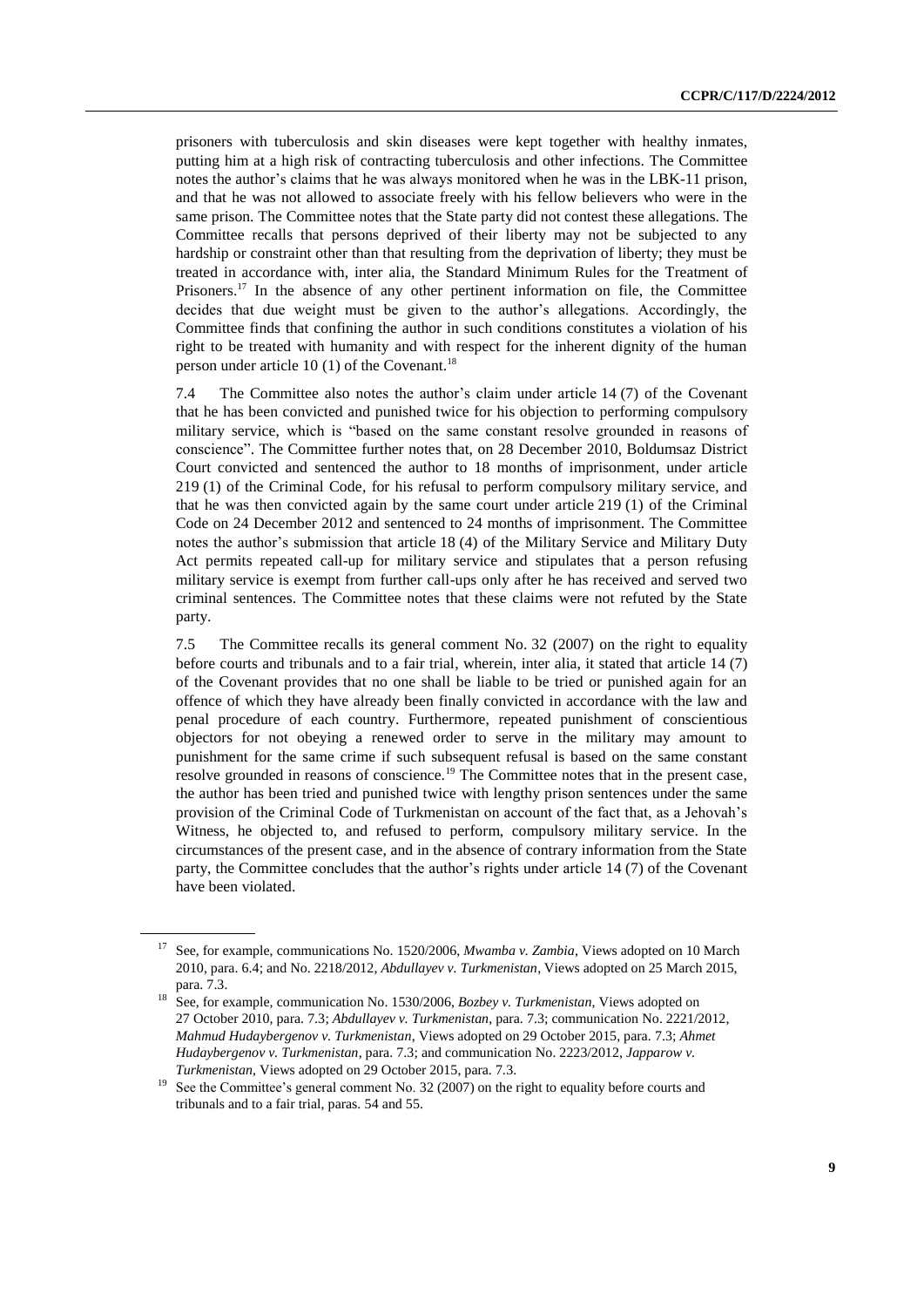7.6 The Committee also notes the author's claim that his rights under article 18 (1) of the Covenant have been violated, due to the absence in the State party of an alternative to compulsory military service, as a result of which his refusal to perform military service on account of his religious conscience led to his criminal prosecution and subsequent imprisonment. The Committee takes note of the State party's submission that the criminal offence committed by the author was "determined accurately according to the Criminal Code of Turkmenistan" and that, pursuant to article 41 of the Constitution, "protection of Turkmenistan is the sacred duty of every citizen" and general conscription is compulsory for male citizens.

7.7 The Committee recalls its general comment No. 22 (1993) on the right to freedom of thought, conscience and religion, in which it considers that the fundamental character of the freedoms enshrined in article 18 (1) is reflected in the fact that this provision cannot be derogated from, even in time of public emergency, as is stated in article 4 (2) of the Covenant. The Committee recalls its prior jurisprudence that although the Covenant does not explicitly refer to a right of conscientious objection, such a right derives from article 18, inasmuch as the obligation to be involved in the use of lethal force may seriously conflict with freedom of thought, conscience and religion.<sup>20</sup> The right to conscientious objection to military service inheres in the right to freedom of thought, conscience and religion. It entitles any individual to an exemption from compulsory military service if such service cannot be reconciled with that individual's religion or beliefs. The right must not be impaired by coercion. A State may, if it wishes, compel the objector to undertake a civilian alternative to military service, outside the military sphere and not under military command. The alternative service must not be of a punitive nature. It must be a real service to the community and compatible with respect for human rights. $2<sup>1</sup>$ 

7.8 In the present case, the Committee considers that the author's refusal to be drafted for compulsory military service derives from his religious beliefs and that the author's subsequent conviction and sentence amounted to an infringement of his freedom of thought, conscience and religion in breach of article 18 (1) of the Covenant. In this context, the Committee recalls that repression of the refusal to be drafted for compulsory military service, exercised against persons whose conscience or religion prohibits the use of arms, is incompatible with article 18 (1) of the Covenant.<sup>22</sup> It also recalls that during the consideration of the State party's initial report under article 40 of the Covenant, it already expressed its concern that the Military Service and Military Duty Act, as amended on 25 September 2010, does not recognize a person's right to exercise conscientious objection to military service and does not provide for any alternative to military service, and

<sup>20</sup> See communications Nos. 1321/2004 and 1322/2004, *Yeo-Bum Yoon and Myung-Jin Choi v. Republic of Korea*, Views adopted on 3 November 2006, para. 8.3; and No. 1786/2008, *Jong-nam Kim et al. v. Republic of Korea*, Views adopted on 25 October 2012, para. 7.3; *Atasoy and Sarkut v. Turkey*, paras. 10.4 and 10.5; communication No. 2179/2012, *Young-kwan Kim et al. v. Republic of Korea*, Views adopted on 15 October 2014, para. 7.4; *Abdullayev v. Turkmenistan*, para. 7.7; *Mahmud Hudaybergenov v. Turkmenistan*, para. 7.5; *Ahmet Hudaybergenov v. Turkmenistan*, para. 7.5; and *Japparow v. Turkmenistan*, para. 7.6.

<sup>21</sup> See communications Nos. 1642-1741/2007, *Min-Kyu Jeong et al. v. Republic of Korea*, Views adopted on 24 March 2011, para. 7.3; *Jong-nam Kim et al. v. Republic of Korea*, para. 7.4; *Abdullayev v. Turkmenistan*, para. 7.7; *Mahmud Hudaybergenov v. Turkmenistan*, para. 7.5; *Ahmet Hudaybergenov v. Turkmenistan*, para. 7.5; and *Japparow v. Turkmenistan*, para. 7.6.

<sup>22</sup> See *Min-Kyu Jeong et al. v. Republic of Korea*, para. 7.4; *Jong-nam Kim et al. v. Republic of Korea*, para. 7.5; *Atasoy and Sarkut v. Turkey*, paras. 10.4 and 10.5; *Young-kwan Kim et al. v. Republic of Korea*, para. 7.4; *Abdullayev v. Turkmenistan*, para. 7.8; *Mahmud Hudaybergenov v. Turkmenistan*, para. 7.6; *Ahmet Hudaybergenov v. Turkmenistan*, para. 7.6; and *Japparow v. Turkmenistan*, para. 7.7.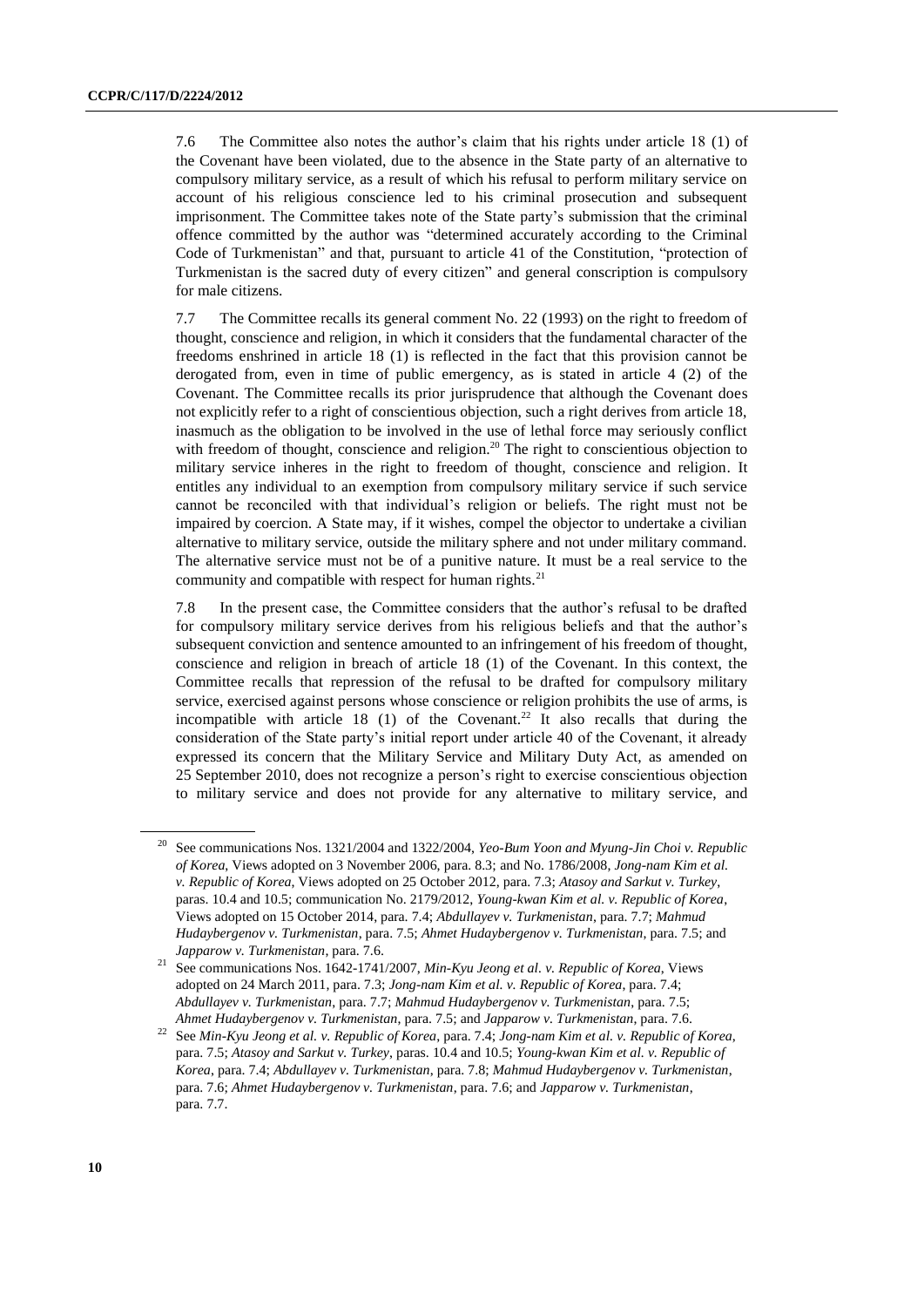recommended that the State party, inter alia, take all necessary measures to review its legislation with a view to providing for alternative service.<sup>23</sup> Accordingly, the Committee finds that, by prosecuting and convicting the author for his refusal to perform compulsory military service due to his religious beliefs and conscientious objection, the State party has violated his rights under article 18 (1) of the Covenant.

8. The Committee, acting under article 5 (4) of the Optional Protocol, is of the view that the facts before it disclose a violation of the author's rights under articles 7, 10 (1), 14 (7) and 18 (1) of the Covenant.

9. In accordance with article 2 (3) (a) of the Covenant, the State party is under an obligation to provide the author with an effective remedy. This requires it to make full reparation to individuals whose Covenant rights have been violated. Accordingly, the State party is obligated, inter alia, to impartially, effectively and thoroughly investigate the author's claims falling under article 7 of the Covenant, to prosecute any person(s) found to be responsible, to expunge the author's criminal record, and to provide him with adequate compensation. The State party is under an obligation to avoid similar violations of the Covenant in the future. In this connection, the Committee reiterates that the State party should revise its legislation in accordance with its obligation under article 2 (2) of the Covenant, in particular the Military Service and Military Duty Act, as amended on 25 September 2010, with a view to guaranteeing effectively the right to conscientious objection under article 18 (1) of the Covenant.<sup>24</sup>

10. Bearing in mind that, by becoming a party to the Optional Protocol, the State party has recognized the competence of the Committee to determine whether there has been a violation of the Covenant or not and that, pursuant to article 2 of the Covenant, the State party has undertaken to ensure to all individuals within its territory and subject to its jurisdiction the rights recognized in the Covenant, and to provide an effective and enforceable remedy when a violation has been established, the Committee wishes to receive from the State party, within 180 days, information about the measures taken to give effect to the Committee's Views. The State party is also requested to publish the Committee's Views.

<sup>&</sup>lt;sup>23</sup> See CCPR/C/TKM/CO/1, para. 16.

<sup>24</sup> See communications No. 2019/2010, *Poplavny v. Belarus*, Views adopted on 5 November 2015, para. 10; and No. 1992/2010, *Sudalenko v. Belarus*, Views adopted on 27 March 2015, para. 10.